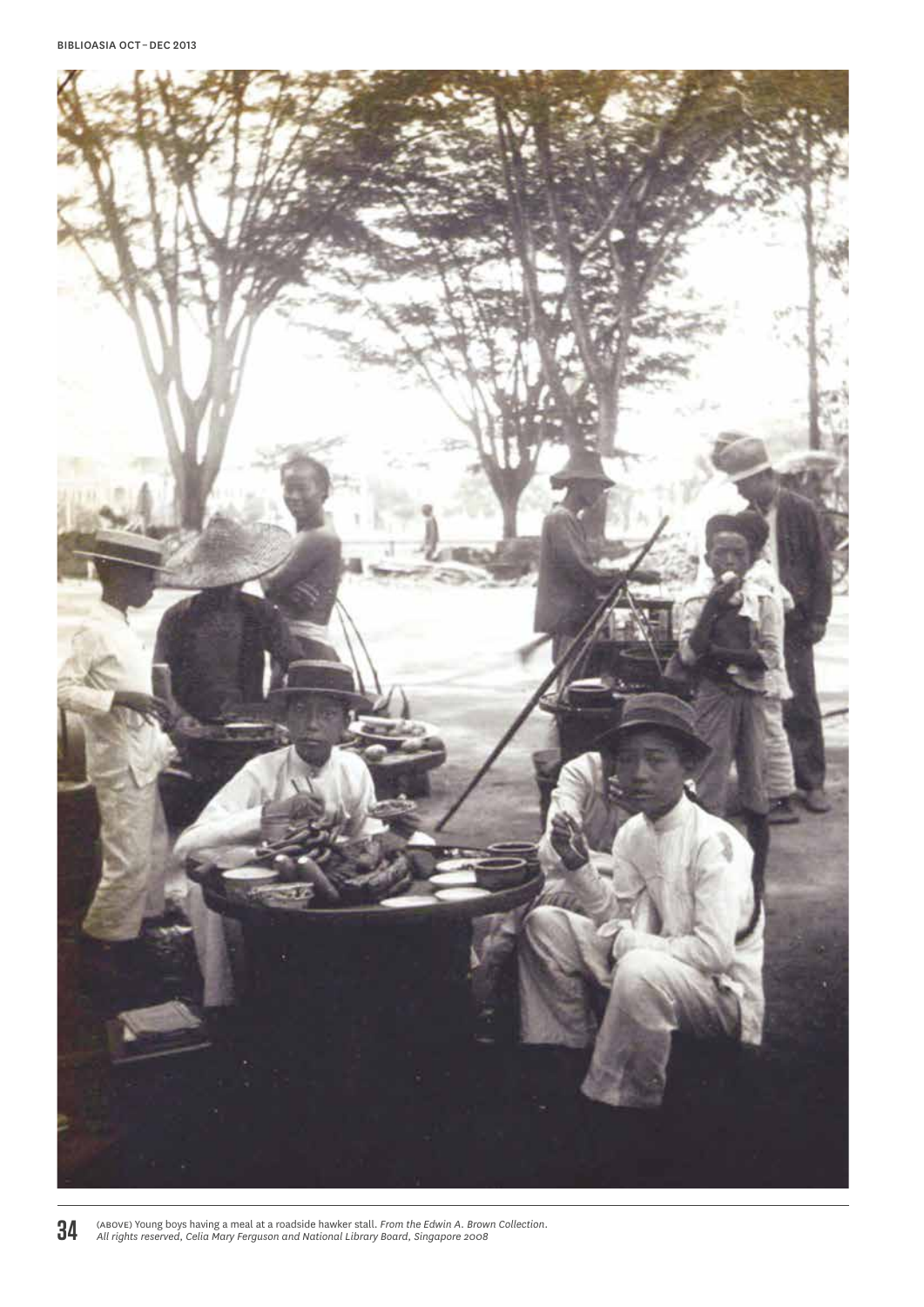#### **When I was growing up, my grandfather's**

elderly cousin would visit us during important festive occasions. The womenfolk in the family would gather to make steamed rice dumplings or 桃粿 (*tao guo*, literally peach dumplings) to use as prayer offerings. I still remember the booming voice of my grandfather's cousin as her large palms deftly shaped the pink-hued rice dumplings, pressing them into a wooden mould. Nowadays, no one seems to have the time to gather around the kitchen and cook while chatting in the Teochew dialect. These days, my uncles simply buy the *tao guo*; it just tastes different and part of the fun is gone.

During the annual Dragon Boat festival, my grandmother would spend days painstakingly preparing the ingredients of manpower and ingredients are frequently cited as reasons for these closures.

This essay examines the ethnological aspect of food and its impact on the food my grandparents, parents and my family have consumed over the decades and offers perspectives on how our family's eating habits have evolved over the course of three generations.

# My Grandparents' Generation: 1930s–1950s

My maternal grandmother arrived in Singapore from Guandong province in China during the late 1930s. As a young bride, she lived with her husband and mother-in-law who were farmers. Life settled into a routine of waking up be-

# ON THE DINING TABLE CHANGING PAI ATES THROUGH THE DECADE

What we eat is often shaped not only by culture and tradition but also society and government policies. Through one family's changing palate, find out how all these factors have influenced what appears on the dinner table.

**Ang Seow Leng** is a Senior Reference Librarian at the Lee Kong Chian Reference Library at the National Library Board. Her responsibilities include managing and developing content as well as providing reference and research services related to Singapore and Southeast Asia.

required for making the pyramid-shaped rice dumplings called 肉粽 (*rou zong*). It was a tedious process making them: cooking red beans and grinding them into a paste; boiling dried chestnuts and removing the skins; chopping and stirfrying dried prawns, dried mushrooms and fatty pork with coriander powder and other spices; washing bamboo leaves, strings and glutinous rice; and cleaning caul fat membrane and stuffing it with a generous dollop of the red bean paste. The ingredients were then assembled and neatly wrapped in bamboo leaves before being steamed to perfection in bamboo baskets. Nowadays, many families prefer to purchase ready-made dumplings from shops.

In recent years, there has been no lack of news lamenting the closure of many Singapore food establishments. Most recently, in May 2013—after 58 years of operation—the shutters came down on the iconic Mong Hing Teochew Restaurant in Beach Road. Exhausting and time-consuming food preparation, ageing cooks, the lack of successors, and the rising cost

fore dawn to feed the pigs and chickens, tending to the vegetable plots, and cooking three meals a day. My great grandmother would harvest the vegetables and sell them at a nearby makeshift market.

Breakfast was usually a bowl of steaming watery porridge served with some fried eggs and preserved olives; lunch comprised stir-fried vegetables and pork; while dinner was more stir-fried vegetables, along with fried or steamed fish. This was the typical fare of my grandmother's generation. My paternal grandparents were fortunate enough to live along the banks bordering the Straits of Johor (on the Singapore side), where they enjoyed easy access to fresh seafood. As a result, freshly steamed fish and seafood, seasoned simply with salt, featured frequently at mealtimes. One of our relatives made her homemade fish sauce as a seasoning, and it was also common for families to ferment their own rice wine for cooking. In those days, sumptuous dishes that required elaborate preparation or expensive and seasonal ingredients were only eaten during festivals and celebrations.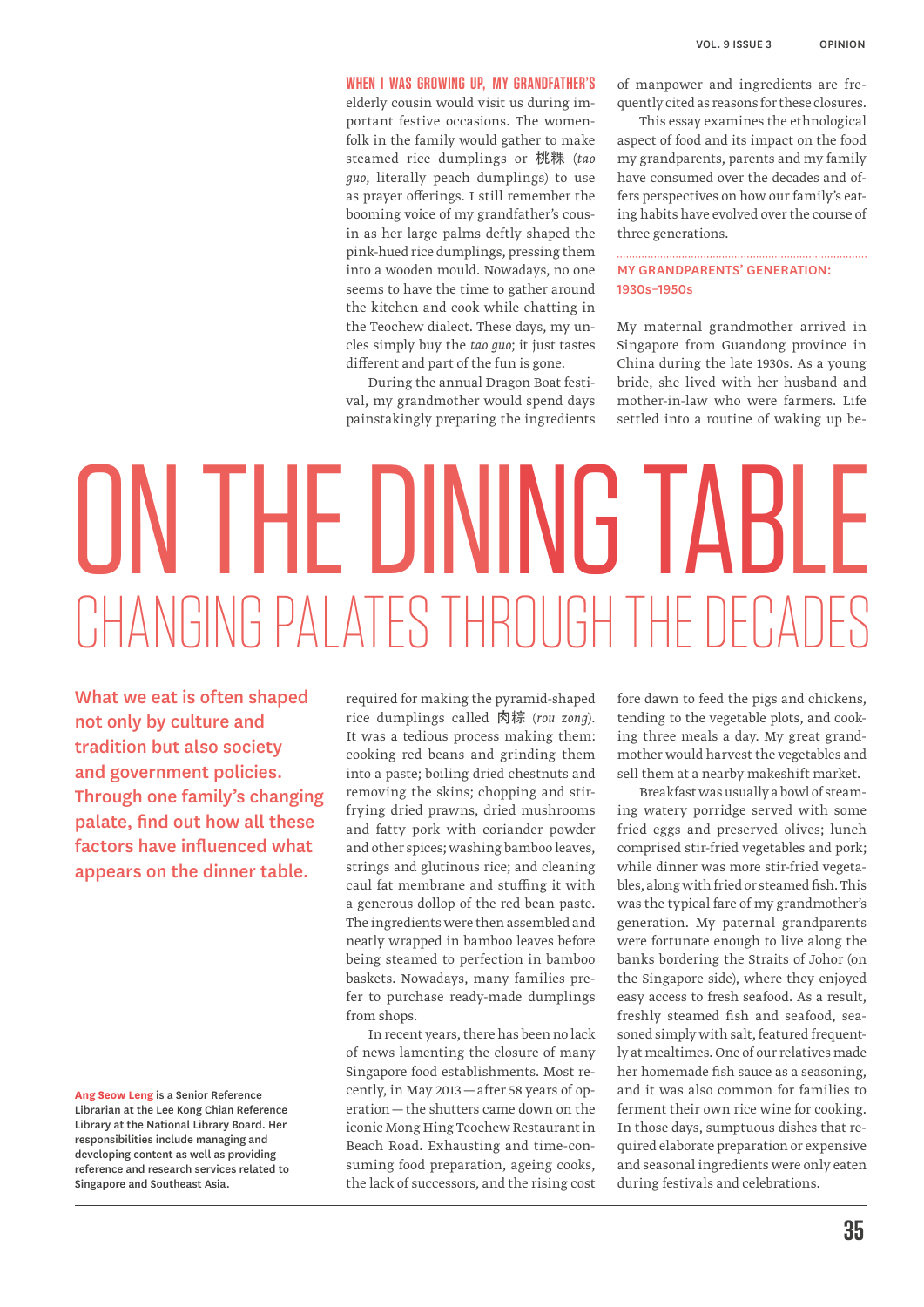In Singapore, my maternal grandmother was exposed to new forms of cuisine as well as cultures. When she saw her first bowl of *chendol*, she thought it was disgusting how people could wolf down green worms swimming in a pool of dirty brown water. She later realised that those "worms" were actually strips of jelly made from rice flour mixed with the juice of the fragrant *pandan* (screwpine) leaf and green food colouring, and the liquid they were floating in was a delicious concoction of coconut milk and *gula melaka* (palm sugar).

According to Saw Swee Hock, a professorial fellow at the Institute of Southeast Asian Studies, there was a fourfold increase in Singapore's population from 226,842 in 1901 to 938,144 in 1947. The growth rate gathered slight momentum after a lull period in the late 19th century, showing a 3 percent increase between 1901 and 1911 and a 3.3 percent increase between 1911 and 1921. During the Great Depression, however, there was a drop of 2.9 percent due to restrictions imposed on immigrants from China and India. However, between 1931 and 1947, the growth rate rebounded to 3.2 percent.<sup>1</sup> My grandparents were part of this final wave of immigrants.

Neville wrote that during the postwar period, the Chinese population dom-

# SINGAPORE'S POPULATION GROWTH 1901 – 1947



# The Teochew Migrants



*The Teochew migrants who arrived in Singapore from the 19th century onwards came from the Chaoshan (*潮汕*) region in the eastern Guangdong province of China, near the border of Fujian. This dialect group includes people from the Chaozhou (*潮州*), Shantou (*汕头*) and Jieyang (*揭阳*) cities.* 

*As the majority of Teochews live by the sea or near waterways, Teochew cuisine often comprises the freshest fish and seafood. The dishes use minimal seasoning in order to enhance the natural taste of the food.*

inated the influx of new immigrants and several dialect groups lived in enclaves, particularly within the central city area. The Teochew community established themselves mainly on the south bank of the Singapore River. Many were employed as coolies (labourers), hauling goods between the riverside warehouses and *tongkangs* (local wooden boats) crowding the river. Some Teochews specialised in certain sectors of the interisland boat trade, particularly between Singapore, west Borneo and south-Thailand where substantial Teochew trading communities were found.<sup>2</sup> There were also others, like my grandparents and relatives, who were farmers and fishermen living in Teochew-dominated areas of Singapore like Sembawang, Upper Thomson and Punggol.

From the immediate postwar years up till the late 1960s, my grandparents lived in close proximity to their extend-

*Teochew cuisine is made up of four broad categories: braised food, such as braised duck and braised pork belly; seafood dishes such as freshly steamed white pomfret, steamed fishcakes and steamed mullet; pickled food like* chye poh *(salted radish) and* dang cai *(brown pickled cabbage); and lastly, dishes cooked with seasoning and sauces such as fish sauce, salted plums, kumquat oil and Teochew* gong cai *(a form of pickled mustard greens).*

ed families and ate more or less the same meals every day. During festive seasons, food and invitations to more elaborate feasts were exchanged. Occasionally they would have their meals at makeshift stalls set up by streetside hawkers, choosing cooked food they were accustomed to. As unemployment rates in newly independent Singapore was high and jobs were scarce, many people chose to become hawkers; it was definitely one of the easier ways to earn a living during those difficult times.

According to the 1950 *Hawker Inquiry Commission Report*, Cantonese, Teochew and Hokkien hawkers made up the largest percentage of hawkers at 30, 30 and 20 percent respectively.<sup>3</sup> However, in the post-war years, itinerant hawkers were seen as a general nuisance to the public, obstructing roads, incessantly calling out to customers, creating trouble with their gang affiliations, and posing a serious

(above) Located at Clemenceau Avenue, the Teochew style grand mansion of Tan Yeok Nee is the last of its kind still standing (1910). *Courtesy of National Archives of Singapore.*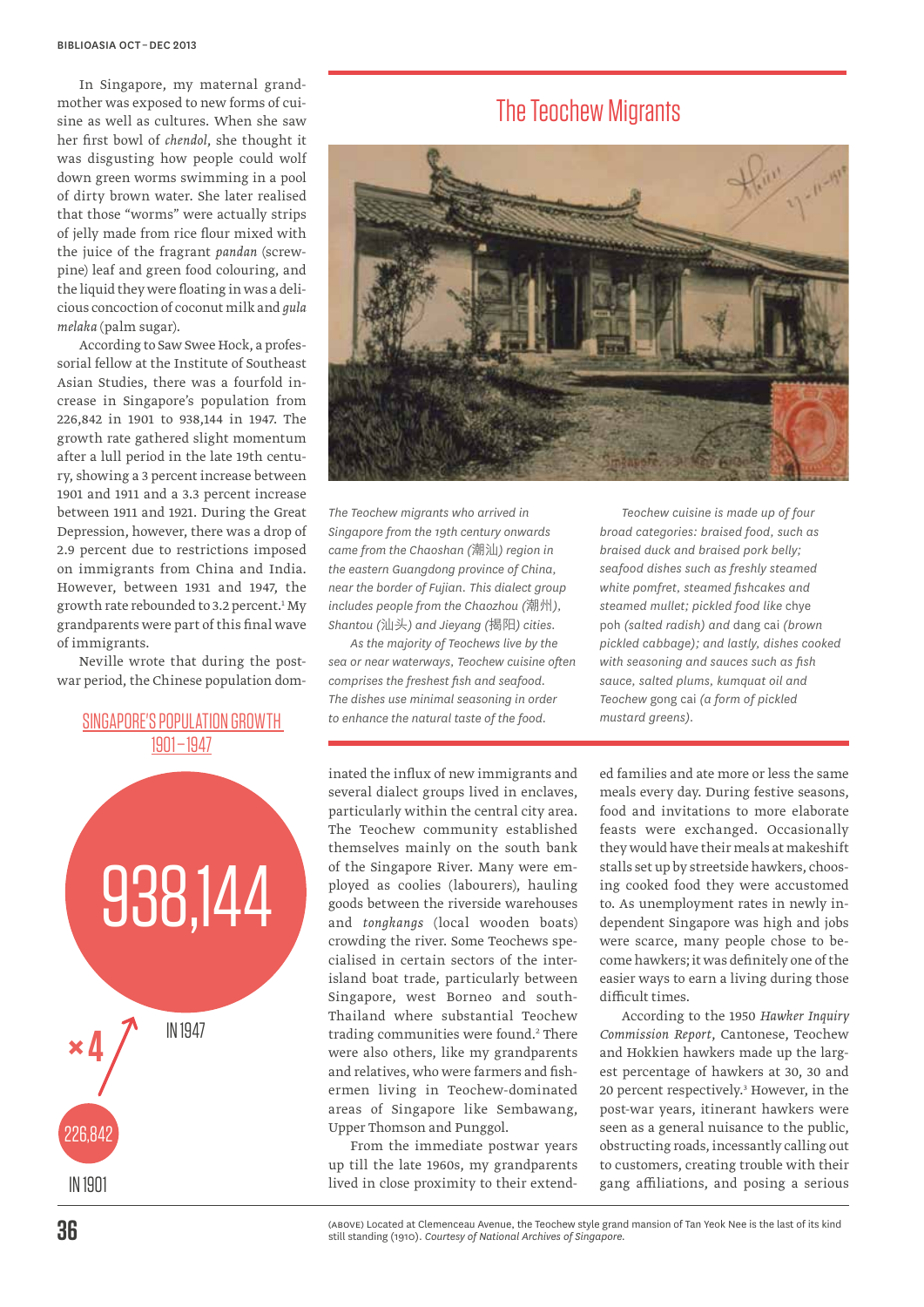threat to health with their unhygienic food preparation and storage. Still, there was a demand as these hawkers provided their customers with easy access to reasonably priced cooked food, and it was a means of livelihood for themselves. The problem, however, was one of legislation. The report found that only between a quarter and a third of the hawkers were licensed, while the "remainder [were] breaking the law everyday merely in the course of earning their living."4

# My Parent's Generation: Post-independence Singapore

After Singapore's independence in 1965, a series of broad and sweeping changes were made by the government across all sectors, many of which were felt by the masses from the 1970s to the 1990s. The Housing Development Board (HDB) was set up in 1960 and in the decades that followed, more and more families were resettled from *kampongs* (villages) to public housing blocks. Communal cooking activities were no longer possible as kitchens shrank in size, families became smaller and their relatives and friends were scattered all over Singapore. As more women became educated and joined the workforce, they also became less inclined to spend time on domestic affairs.

As a young wife in the 1970s, my mother enjoyed collecting recipes from newspapers and magazines, attending cooking classes at community centres, watching cooking programmes on television and buying cookbooks. My mother was able to try her hand at cooking dishes from cuisines other than Teochew and, thanks to new kitchen equipment, such as the refrigerator, gas stove, cake mixer and blender, was able to reduce the time she spent in the kitchen preparing ingredients and cooking. The introduction of supermarkets also widened the selection of ingredients available; and imported items started making their way to the supermarket shelves.

Over time, all this had a huge impact on what we ate. Our hot porridge breakfasts gave way to the more convenient combination of bread, butter and jam, and our mealtimes saw more variety on the table as Mum grew adventurous and experimented with new dishes. However, during important festivals and celebrations, we would still indulge in grandmother's and mother's traditional Teochew cooking. The success of the Speak Mandarin campaign, which was introduced in 1979, eroded our ability to converse in fluent Teochew. Today, my siblings and I are less well-versed in the Teochew dialect, and as a result, cooking instructions issued to us in this Chinese dialect by our grandmother are sometimes lost in translation. Occasionally, grandmother would share Teochew food aphorisms such as 三四桃李奈 and 七八 油甘柿 (meaning "peaches, apricots and plums ripen during March and April" and "Indian gooseberries and persimmons are ready to be eaten in July and August") and dispense practical advice such as 稚鸡,

硕鹅, 老鸭母 (meaning "young chicken, mature goose and old duck are the best stages of their growth for cooking").

After 1971, when the Singapore economy became more stable, the government was able to focus on reining in unlicensed cooked food hawkers and relocating them from the streets and alleys to centralised hawker centres that were installed with piped water, sewers and garbage disposal facilities. By the early 1980s, all of the hawkers in Singapore had been resettled in hawker centres.5 With increasing affluence, more families could afford to eat out. Hawker centres, with their affordable prices and variety of food, became favou-



<sup>(</sup>above) Shoppers at the new National Trades Union Congress (NTUC) supermarket at Toa Payoh, which opened on 22 July, 1973. *MITA collection, courtesy of National Archives of Singapore.*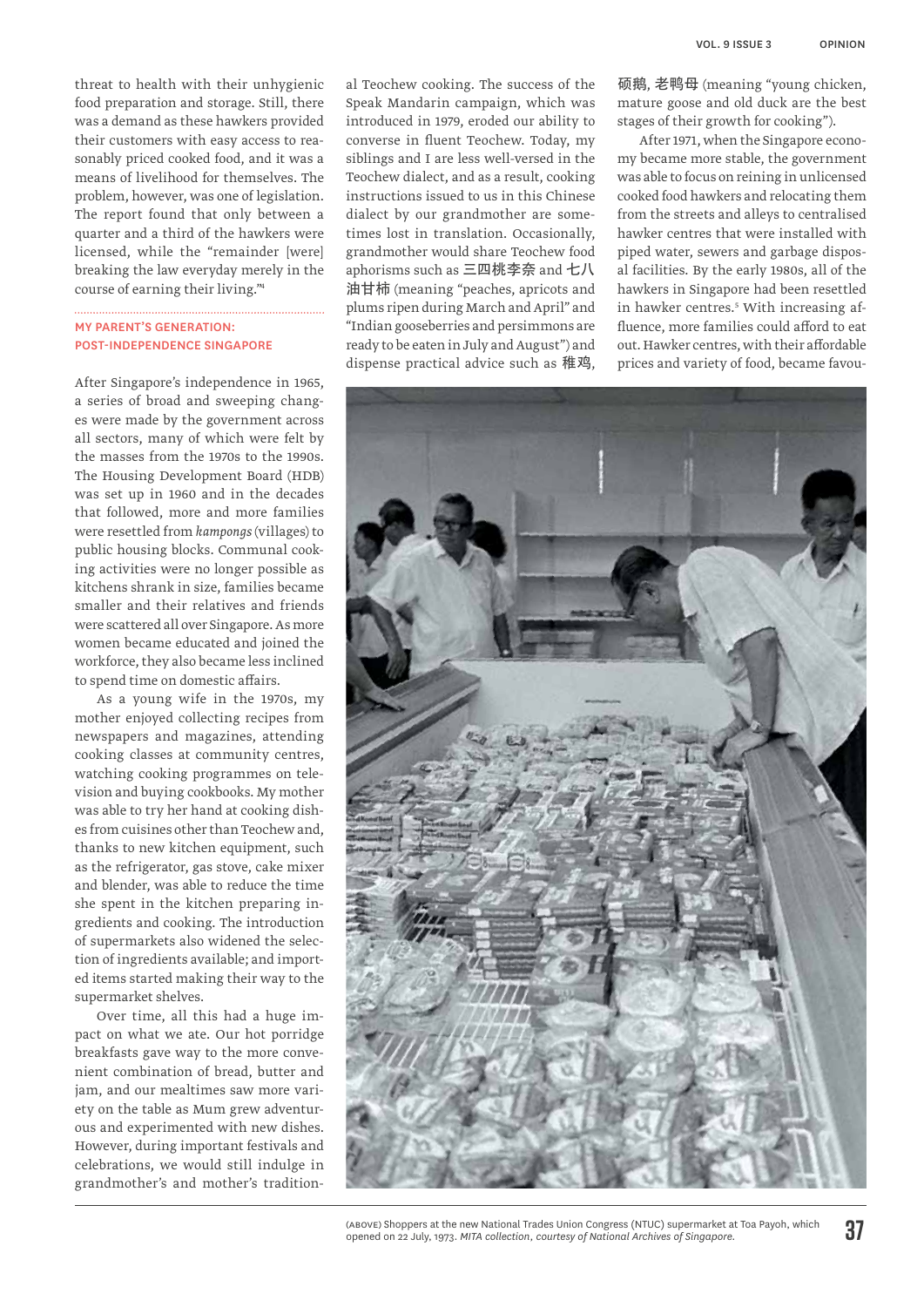



rite places for people to have their meals, and have since become an indispensible part of Singapore's culinary landscape.

In 1986, statistics showed that 30 percent of people aged between 15 and 64 years ate breakfast outside the home, while 54 percent and 12 percent ate out for lunch and dinner respectively.<sup>6</sup>

As early as 1979, it was reported that the changing lifestyles of Singaporeans had led to an increase of diseases that were linked to unhealthy eating habits and harmful lifestyles.7 A household expenditure survey conducted between 1987 and 1988 reported that "hawker foods accounted for almost 80 percent of an average household's cooked food budget."8 In 1992, Dr Aline Wong, then-Minister of

A household expenditure survey conducted between 1987 and 1988 reported that "hawker foods accounted for almost 80 percent of an average household's cooked food budget."

—

State (Health), encouraged Singaporeans to eat more homecooked meals as it was perceived to be healthier.<sup>9</sup>

—

The Ministry of Health launched studies of the food consumed by Singaporeans. One of the earliest projects was conducted by the Institute of Science and Forensic Medicine under the Ministry of Health in 1992. The following year, 200 commonly available foods at hawker centres were subjected to chemical analysis by laboratories commissioned by the Food and Nutrition Department. A series of booklets on food and nutrition was published and distributed to the public, covering subjects such as healthy eating at childcare centres, serving healthy food to students, healthier menu choices for workplace canteen operators, coffeeshops and restaurants, and a guide to making sensible food choices at hawker centres.

Over the years, changes in lifestyle, national campaigns, and new ways of storing, processing and cooking food have contributed to changes in our diets. The author of *Soya & Spice,* Jo Marion Seow, lamented that some food "[has] gone the way of the dinosaurs", citing the example of the cheap preserved or pickled side dish known as *zahb khiam* in Teochew, which was commonly eaten with porridge.<sup>10</sup>

Certain common hawker dishes have also been gradually disappearing from the culinary horizon. Local food blogger Dr Leslie Tay has noted a steady decline in the standards of *char kway teow* (fried rice noodles) as the dish has come to be regarded as "unhealthy and the fear of contracting Hepatitis A from eating partially cooked cockles has put another nail in the coffin."11 He has also remarked that Teochew eateries no longer use the meaty Asian carp in traditional fish head steamboat. These days, the "muddy" tasting freshwater fish has been replaced by more popular varieties such as pomfret and grouper.12 Mass produced pre-cooked ingredients manufactured by factories and supplied to hawkers have also contributed to this loss of food heritage; culinary skills among hawkers have been eroded by these shortcuts and many people complain that the old-style dishes just do not taste the same anymore.

#### My Generation

The loss in food heritage is also felt in the home. My family does not consciously partake of traditional Teochew cuisine at home anymore. Everyday dishes are not uniquely Teochew, except for special occasions such as festivals and celebrations when our family buys Teochew confectionaries or steamed *kueh* (cakes).

In 2013, four students from the Wee Kim Wee School of Communication and Information at Nanyang Technological University worked on a project that aimed to raise awareness of the origins of Singapore's food heritage through interviews with hawkers of signature local dishes. The findings of the study—sponsored by the National Heritage Board and supported by the Singapore Memory Project — can be found on the website, Tastes of Yesteryear at http://www.tastesofyesteryear.com/.

Deborah Lupton is of the view that "food consumption habits are not simply tied to biological needs but serve to mark boundaries between social classes, geographical regions, nations, cultures, genders, life cycle stages, religions and occupations, to distinguish rituals, traditions, festivals, seasons and times of day."13 Where food can be culturally reproduced from generation to generation, it is a denominator that distinguishes one group from another. The act of preparing food is "part of [an] individual's incorporation into a culture, of making it 'their own', which then culminates in the act of eating … [and] sharing the act of eating brings people into the same community".<sup>14</sup>

In this respect, food helps strengthen group identity. Therefore, what we eat, how we eat, and how we feel about it reflects our perception of ourselves in relation to others. Cwiertka also observed that "not only do global brands spread worldwide [diminish] the diversity of local cuisines, but new hybrid cuisines

(top and middle) Posters from a government campaign to encourage healthier eating among the population in the 1980s. *Ministry of Health Collection, courtesy of National Archives of Singapore.*